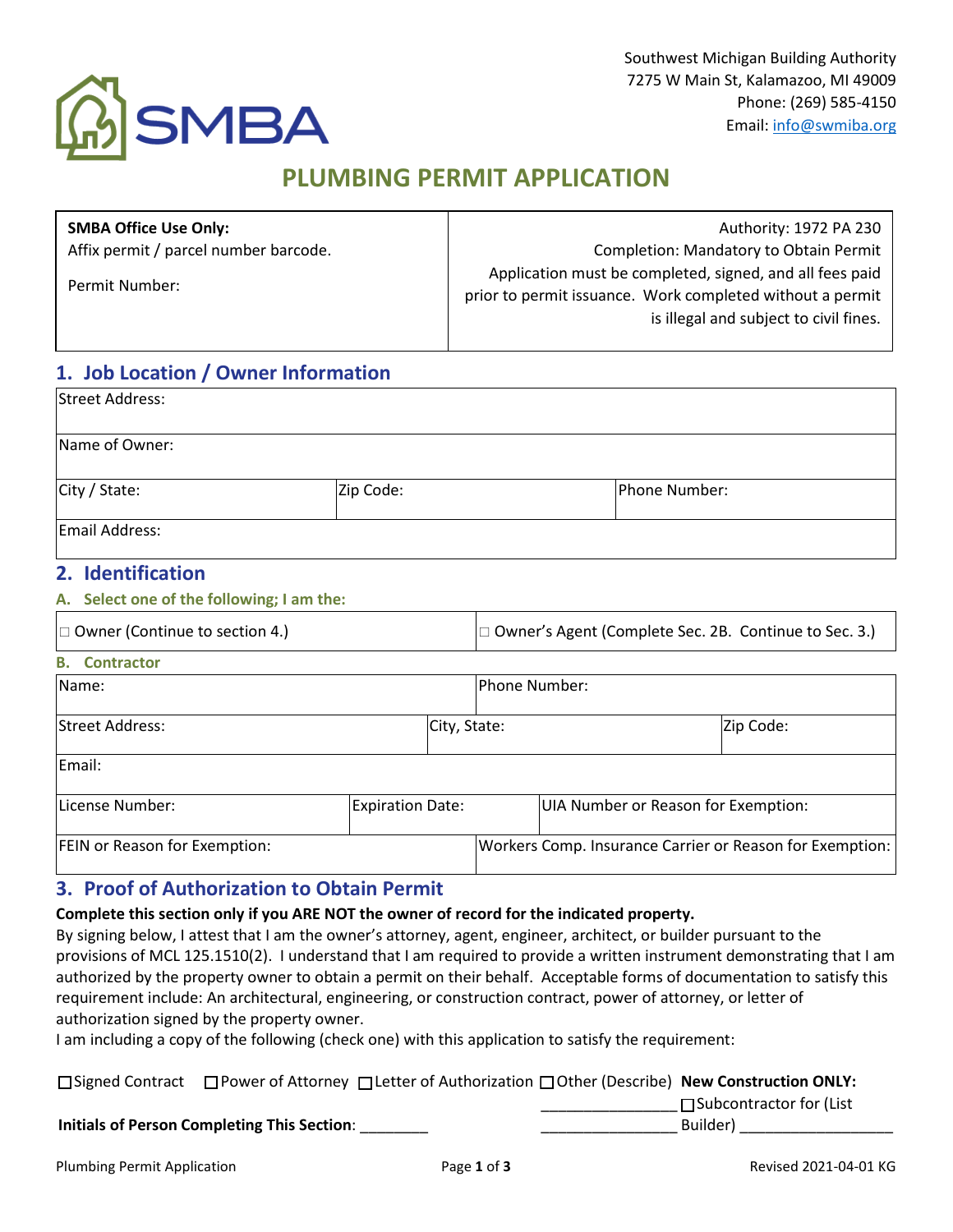### **4. Type of Job (Check All Applicable)**

 $\Box$  Single Family  $\Box$  Commercial  $\Box$  State Owned  $\Box$  School  $\Box$  Federal Building

 $\Box$  New Construction  $\Box$  Alteration  $\Box$  Special Inspection  $\Box$  Premanufactured Home Setup ( $\Box$  State Approved  $\Box$  HUD)

#### **5. Description of Work**

**Provide a description of the proposed work.** For alterations to existing structures, list the area within the structure of the proposed work. Be as specific as possible.

### **6. Instructions & Disclaimers**

- A. The work described in this application shall not commence until the permit for said work has been issued by SMBA.
- B. No work shall be concealed until it has been inspected and approved.
- C. When ready for inspection, contact SMBA providing as much advanced notice as possible. Inspection requests require at least 24 hours' notice.
- D. Permits are valid for 180 days from the date of issuance. If work is not completed by the expiration date, you may request an extension. Extensions are granted at the sole discretion of the building official. A permit shall be deemed abandoned if work has not commenced within 180 days after the issuance of the permit. A permit may be closed when no inspections are requested prior to the expiration date of the permit. Closed and abandoned permits will not be refunded, and new permits shall be required should any abandoned work resume.
- E. Submit the completed application and all applicable supporting documentation for review. Please refrain from submitting documents piecemeal. Doing so will delay the processing of your application by our staff.
- F. Once the review of your application is completed, SMBA will calculate the permit fee and assess any  $3^{rd}$  party review fees. You will be notified that the permit is ready for pickup, and you may pay the fee at that time.
- G. Checks may be made payable to "Southwest Michigan Building Authority" or "SMBA". Credit/debit card payments are accepted in-person and over the phone. There is a 3% processing fee assessed by our payment processor for credit/debit card payments. This 3% processing fee is non-refundable. Cash payments are accepted in-person only.

### **7. Applicant Signature & Affidavit**

- I hereby certify that I am the owner of record or a duly authorized agent for the same for the property indicated within this application. I certify that the specifications and plans are true and complete and contain a correct description of the building or structure, lot or parcel, and proposed work. All work shall be installed in accordance with the Michigan Building Code and all other applicable codes, standards, and ordinances. Work shall not be enclosed, covered up, or put into operation until it has been inspected and approved by the Plumbing Inspector.
- Section 23a of the State Construction Code Act of 1972, 1972 PA 230, MCL 125.1523(A), prohibits a person from conspiring to circumvent the licensing requirements of this state relating to persons who are to perform work on a residential building or a residential structure. Violators of Section 23a are subject to civil fines.
- Electronic Submissions: By submitting this application and typing your signature (or digitally affixing your signature to this application by other means), you verify and agree that it will be legally binding and enforceable and the legal equivalent of your handwritten signature, pursuant to the Uniform Electronic Transmissions Act, PA 305 of 2000, MCL 450.831 et. seq.

Applicant Signature **Print Name** Print Name **Date** Date